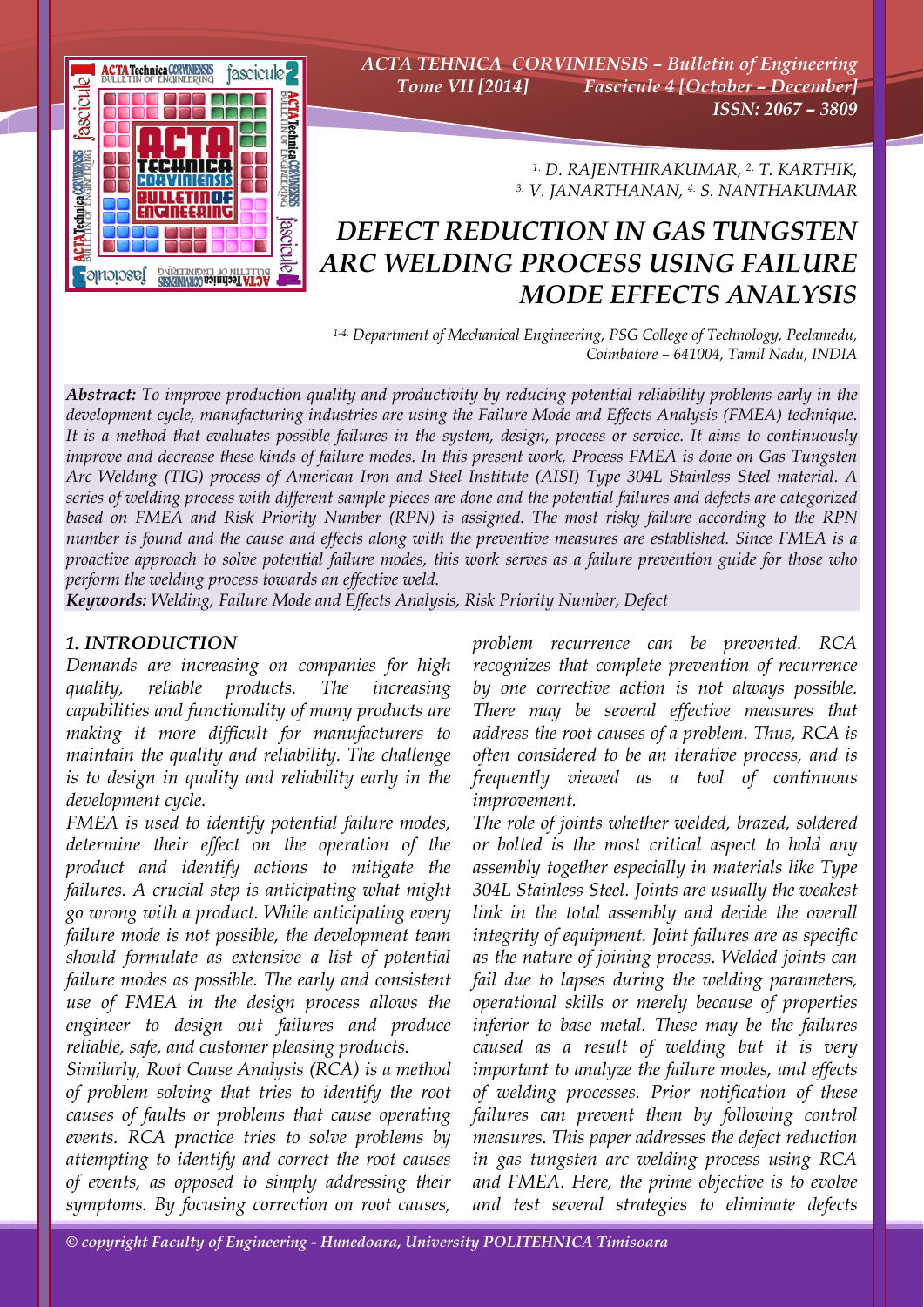#### *– Bulletin of Engineering Tome VII [2014]*

*thereby improving quality. The methodology followed was that of continuous improvement which uses RCA and FMEA.* 

*The rest of the paper is organized in the following manner. In Section 2, the relevant literature reviewed during this work is discussed. Section 3 gives a brief idea about the product and process. The various stages of operations practiced on the product are described in this section. An overview of FMEA is described in Section 4. In Section 5, the defect reduction methodology is discussed. Subsequently, implementation procedures along with results obtained are explained in Section 6. Section 7 concludes the paper with final remarks.* 

# *2. BRIEF LITERATURE REVIEW*

*Failure mode and effects analysis (FMEA), first developed as a formal design methodology in the 1960s by the aerospace industry [1] has proven to be a useful and powerful tool in assessing potential failures and preventing them from occurring [2]. FMEA is an analysis technique for defining, identifying and eliminating known and/or potential failures, problems, errors and so on from system, design, process and/or service before they reach the customer [3]. When it is used for a criticality analysis, it is also referred to as failure mode, effects and criticality analysis (FMECA). The main objective of FMEA is to identify potential failure modes, evaluate the causes and effects of different component failure modes, and determine what could eliminate or reduce the chance of failure. The results of the analysis can help analysts to identify and correct the failure modes that have a detrimental effect on the system and improve its performance during the stages of design and production. Since its introduction as a support tool for designers, FMEA has been extensively used in a wide range of industries, including aerospace, automotive, nuclear, electronics, chemical, mechanical and medical technologies industries [4-6]. This paper explains a Process FMEA done on Gas Tungsten Arc Welding (TIG) process of Type 304L Stainless Steel material.* 

# *3. PROBLEM DEFINITION*

*The procedure that has been followed for quality improvement is given in Figure 1. The selected product for this work is called "Vent port" and it is* 

*an acid storing container [Figure 2]. It is fabricated from four main sub parts welded by TIG Welding process. Due to poor weld quality and weld defects, the quality of product declines and rate of defect increases. The primary aims are: (1) Improve the quality of the product by reducing the defects and improving welding process quality (2) Implementation of process sheets in the fabrication that will pave way easy traceability of components. A detailed process study is performed to understand the current state process flow and the same is illustrated in Figure 3.* 





*Figure 2. Vent port* 

# *4. OVERVIEW OF FMEA – Importance of FMEA in welding process*

*A FMEA is often the first step of a system reliability study. It involves reviewing as many components, assemblies, and subsystems as possible to identify failure modes, and their causes and effects. For each component, the failure modes and their resulting effects on the rest of the system are recorded in a specific FMEA worksheet.* 

*The role of joints whether welded, brazed, soldered or bolted is the most critical aspect to hold any assembly together in S.S 304L materials. Joints are usually the weakest link in the total assembly and decide the overall integrity of equipment. Joint failures are as specific as the nature of joining process. Welded joints can fail due to lapses during*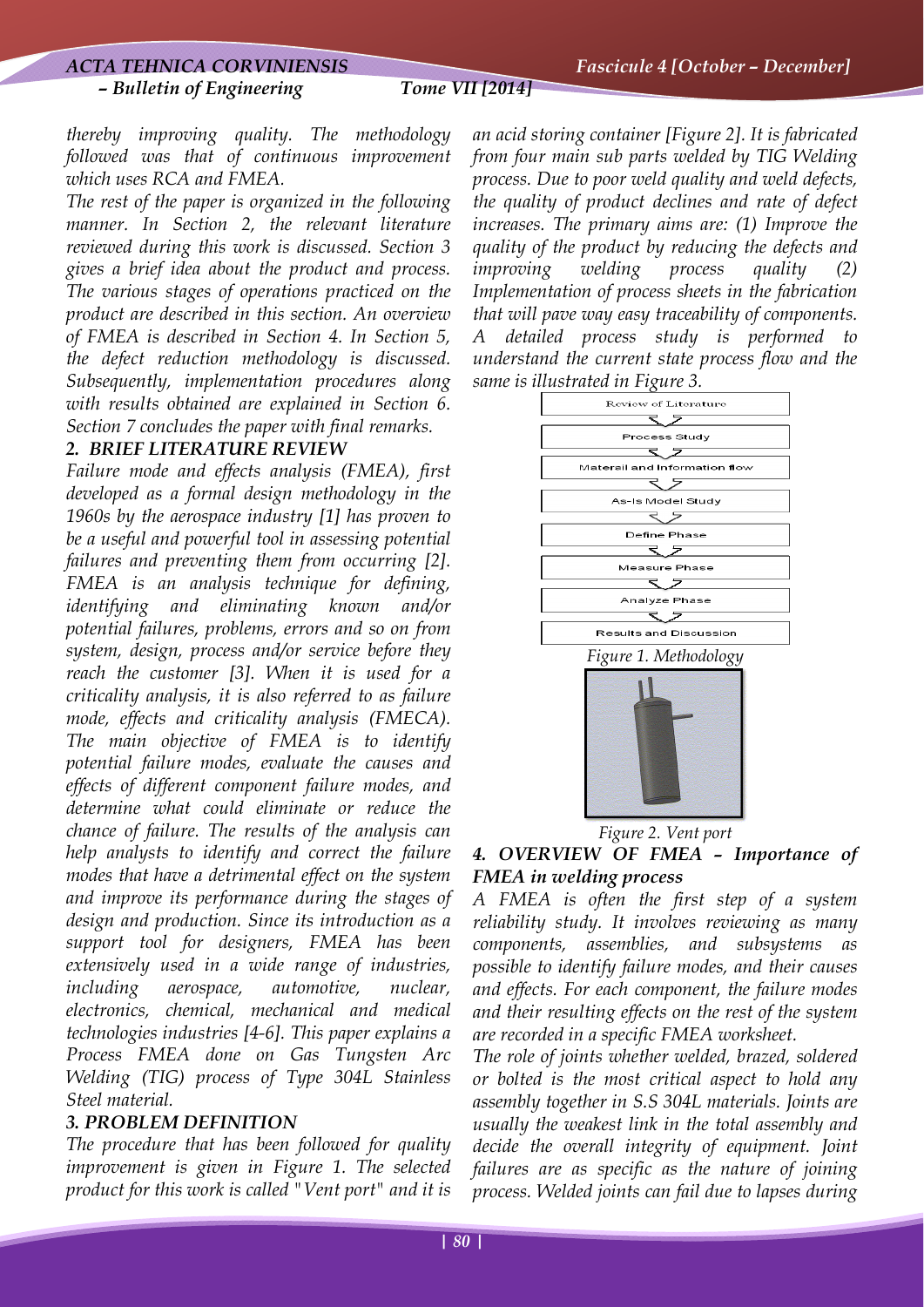# *ACTA TEHNICA CORVINIENSIS Fascicule 4 [October – December] – Bulletin of Engineering Tome VII [2014]*

*the welding parameters, operational skills or merely because of properties inferior to base metal. These may be the failures caused as a result of welding but it is very important to analyze the failure modes, and effects of welding processes. Prior notification of these failures can prevent them by following control measures.* 



*Figure 5. Major constituents of welding defects 5. DEFECT REDUCTION METHODOLOGY Defects are of various types in welding [Figure 4]. Finding the type of defect will narrow down the eradication of major problems. Pareto Chart [Figure 5] is drawn using Minitab 16.0 Software to find the major constituents of defects which affect the quality of the product. It depicts that 80% of defects are due to 20% of causes. So if we* 

*eliminate the 20% of causes, we can reduce the 80% of total defects.* 

# *6. ROOT CAUSE ANALYSIS*

*Root Cause Analysis (RCA) is a method of problem solving that tries to identify the root causes of faults or problems that cause operating events. RCA practice tries to solve problems by attempting to identify and correct the root causes of events, as opposed to simply addressing their symptoms. By focusing correction on root causes, problem recurrence can be prevented. Considering this aspect, the cause and effect diagram for root cause identification is done and the same is illustrated for one of the major cause of welding defects "lack of fusion" in Figure 6.* 



*Figure 6. Cause and effect diagram showing major causes for the welding defect "lack of fussion"* 

*Table 1. FMEA chart - Lack of fusion A=Severity; B=Occurrence; C=Detection* 

| $\overline{A}$ | B | C              | Cause                                   | Solution                         | <b>RPN</b> |
|----------------|---|----------------|-----------------------------------------|----------------------------------|------------|
| 9              | 7 | 6              | Insufficient<br>Welding Current         | Parameters<br>Should be set      | 378        |
|                | 6 | $\overline{4}$ | Improper joint<br>cleaning surfaces     | Weld Material<br>-cleaned        | 216        |
|                | 4 | 3              | Contaminated<br>Gas                     | Gas Quality                      | 108        |
|                | 4 | 5              | Filler Metal<br>Contaminated            | Good Quality<br>Filler Metal     | 180        |
|                | 8 | 8              | Narrow Welding<br>Groove                | Proper Groove<br>Cutting         | 576        |
|                | 5 | $\overline{4}$ | Poor Oxide<br>removal                   | <b>Weld Material</b><br>-cleaned | 180        |
|                | 4 | 5              | Improper use of<br>Antispatter          | Gas Quality                      | 180        |
|                | 7 | 8              | Joint<br>Configuration                  | Proper Groove<br>Cutting         | 504        |
|                | 4 | 6              | Too long weld arc                       | Labour should<br>be trained      | 216        |
|                | 6 | 7              | <b>Insufficient Edge</b><br>Preparation | Proper Groove<br>Cutting         | 378        |
|                | 6 | 6              | <b>Incorrect Torch</b><br>Angle         | Labour should<br>be trained      | 324        |

*Potential effect: Leads to breakage under High Temperature Similarly, FMEA is used to identify potential failure modes, determine their effect on the operation of the product, and identify actions to*